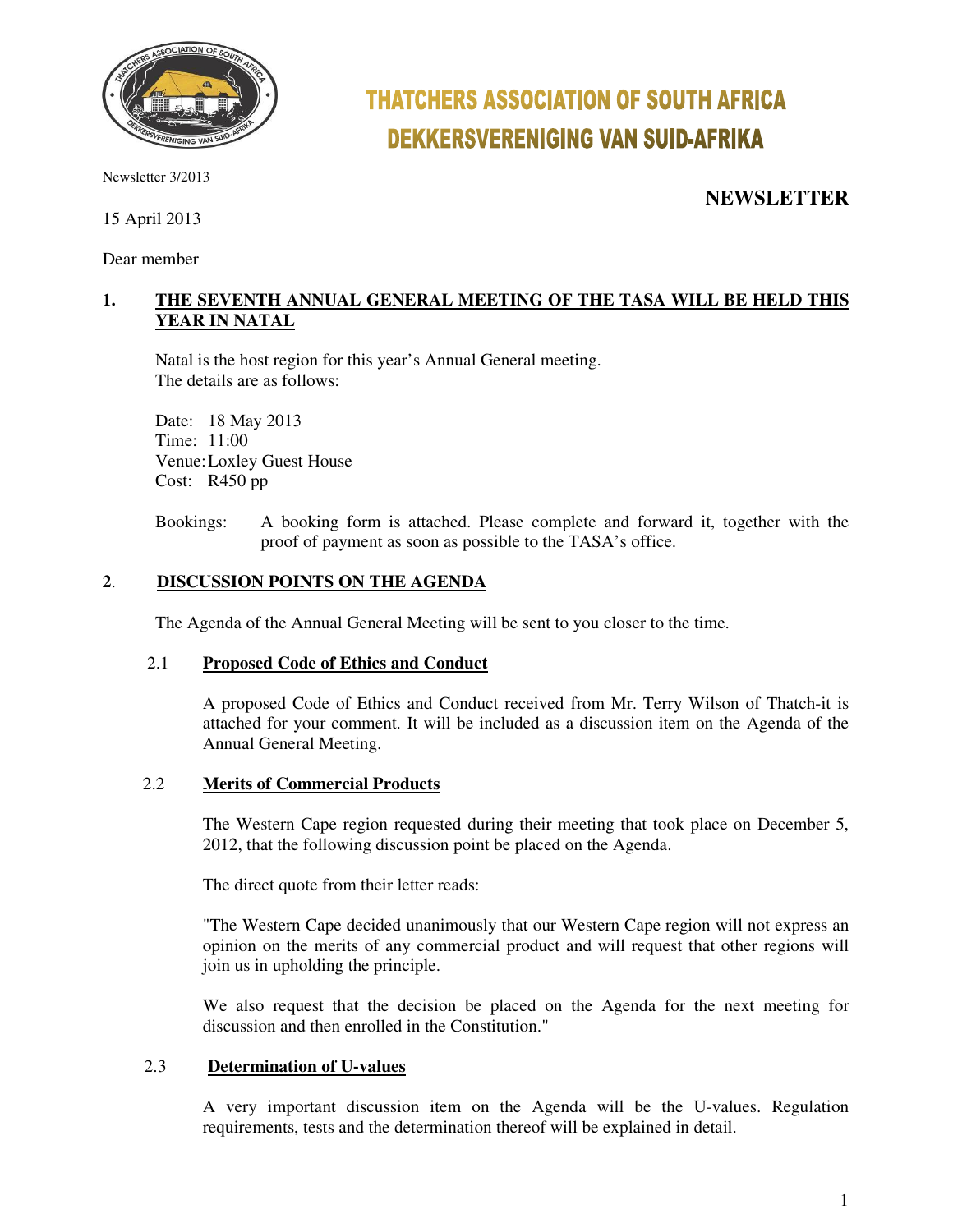#### **3. THE USE OF THE REGISTERED TRADEMARK OF THE TASA AND THE PLACEMENT OF ADVERTISEMENTS BY MEMBERS**

 The Logo Guidelines of the TASA is one of the Source Documents that form part of the Constitution. (To avoid any misunderstandings, these documents are only available in English).

 These Guidelines were adopted with the Constitution at the Annual General Meeting in March 2007 and extracts from it are as follows:

- "The Thatchers Association of South Africa's logo remains the property of TASA, and only TASA is entitled to authorize the use of this logo by its members.
- Once you obtain TASA's authorization, the logo is reserved for your exclusive use. You may not accept any remuneration from a third party for the use of this logo, regardless of the intended purpose.
- The right to use the Thatchers Association of South Africa's logo is granted for a fixed period of time. **A member is entitled to use the logo during the next financial year only if his membership fee has been paid for the next financial year or an arrangement for payment in installments has been made.**
- TASA permits the use of its logo to identify and promote the Association as well as its members' activities.
- **The logo should never be portrayed as endorsing any specific product or service, but to promote the Association as a whole and all of its members**.
- **If usage guidelines are not followed, TASA reserves the right to withdraw any right to the use of its logo**
- **The registered trade mark of the Association must be removed from all stationary and advertising material immediately after cancellation or expiration of membership.**
- **Legal action will be instituted against members whose membership was cancelled or expired and continue to act as members and make use of the Association's logo."**
- 3.1 It has come to the attention of the TASA that advertisements are placed which advertised specific products with the registered trademark of the TASA shown therein, creating the impression that the TASA approves and promotes these products.

This is blatant deception and members are urged not to advertise any product in this way.

3.2 Thatchers Association members at acceptance of their membership, signed a Code of Ethics and Conduct in which they undertook to meet membership requirements. Violation of these requirements is seen in a very serious light and this could lead to the suspension, or cancellation of membership.

#### **4. MEMBERSHIP RENEWAL**

Please note that your membership dues must be paid in full to bring out your vote at the Annual General Meeting .Only bona fide Thatching Contractors enjoy voting rights.

Members are again referred to the Logo Guidelines as quoted above. If membership fees are not settled by the due date, you are no longer entitled to use the TASA's registered trademark.

*The Thatchers Association reserves the right, in addition to a fine payable by the offender to take further legal action against the offender and claim damages*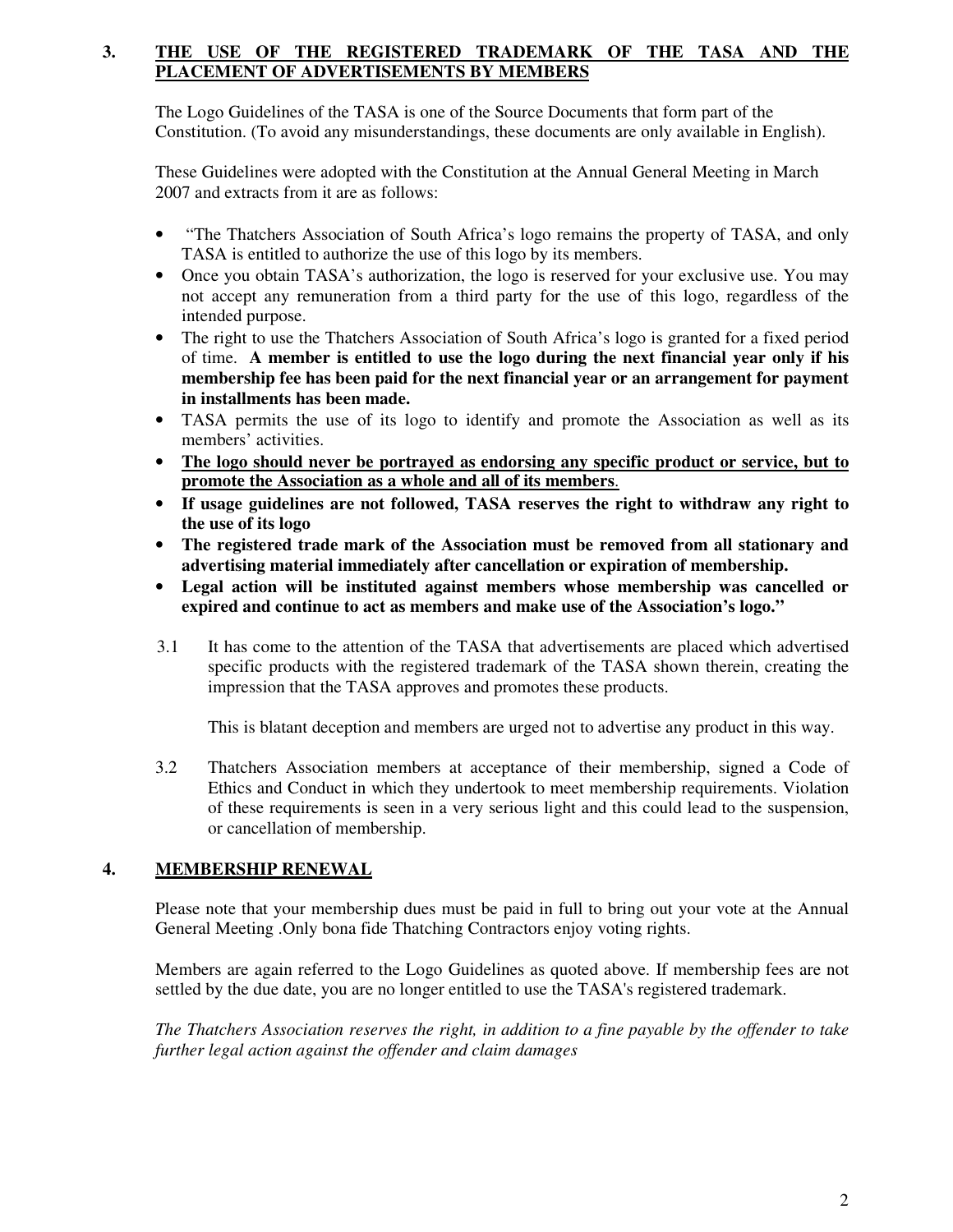#### **5. NATIONAL PHOTO COMPETITION**

We remind you again of the National Photo Competition which has become an institution at the Annual General meeting.

 An independent judge will choose the winners in the four categories, and prize money will be made available through sponsors to the winners along with a certificate of TASA.

#### **The different categories are as follows:**

- Largest single structure
- Most aesthetic structure
- Smaller structures
- Funniest thatch photo

If it is not possible for you to spend the day with us, you are welcome to send the photos that are already developed, to the TASA's office who will see that it is displayed.

Please post your photos in time to the following address:

Thatchers Association of South Africa P O Box 15936 LYTTELTON 0140

Since many important issues will be under the microscope at this Annual General Meeting, we would like to encourage you to make an effort to attend. We rely on your attendance and cooperation.

Kind regards

Kosie Theunissen **NATIONAL CHAIRMAN**

**THATCHERS ASSOCIATION OF SOUTH AFRICA** Fax 086 6409 151 P O Box 15936 1040<br>
LYTTELTON 1040 1040 1053 283 8429<br>
Email address admin@sa-tha 0140 Website www.sa-thatchers.co.za

Email address admin@sa-thatchers.co.za